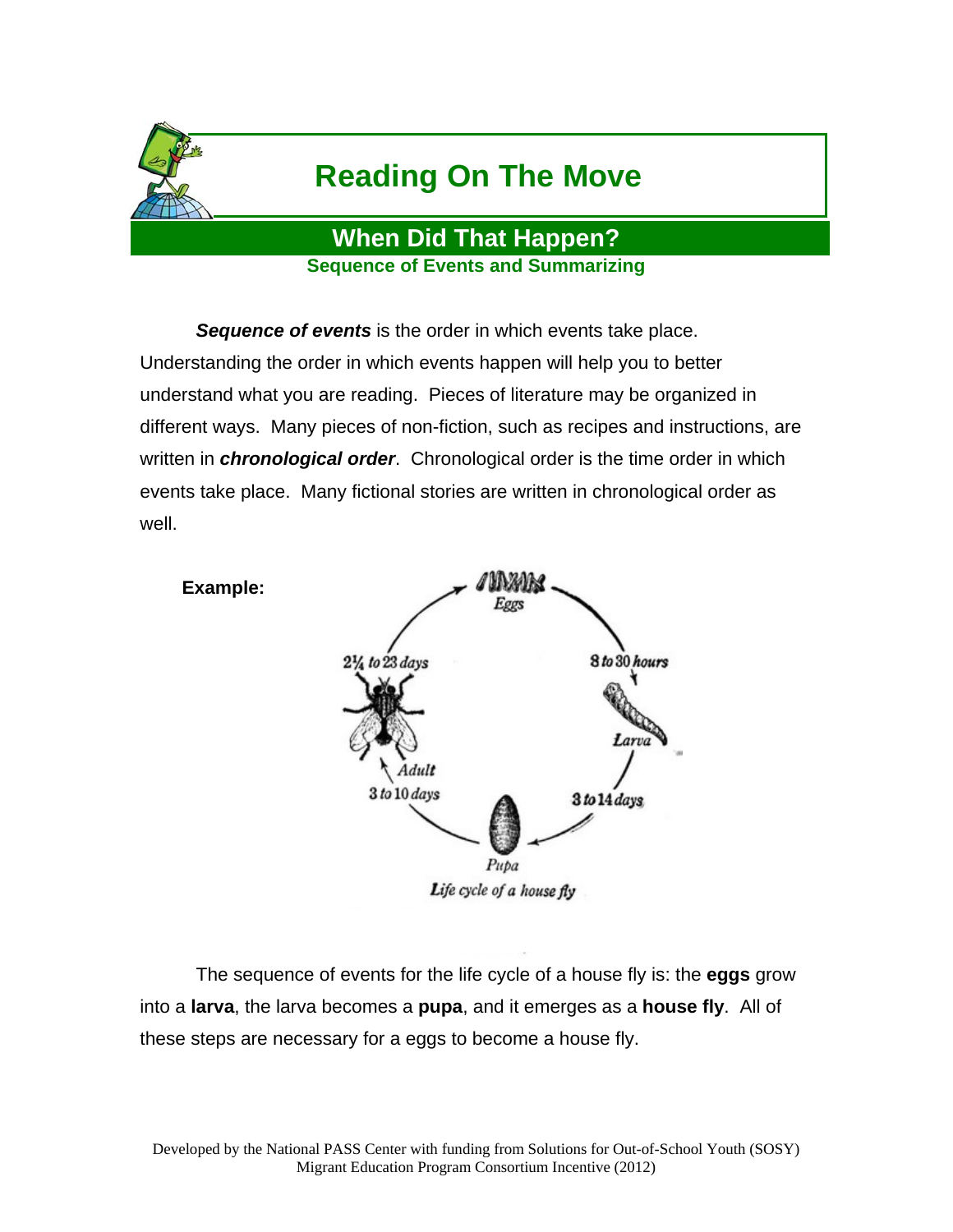Try putting these events in the order they happen. Number them 1 through 8, with 1 being the first event that happened, and 8 being the last. The first one is done for you.

- **\_\_\_\_ 1.** Frank came to pick up Aunt Lily on his motorcycle.
- **\_\_\_\_ 2.** Wanda asked Aunt Lily if Frank could pick her up on his motorcycle.
- **\_\_\_\_ 3.** Frank called to tell Wanda that he got a new motorcycle.
- Frank asked Wanda if she wanted a ride on his new motorcycle. <u>1</u> 4.
- **\_\_\_\_ 5.** Wanda told Frank that Aunt Lily didn't want her to ride on his motorcycle because motorcycles are dangerous.
- **\_\_\_\_ 6.** Frank asked Aunt Lily to go for a ride with him on his motorcycle so she could see that motorcycles can be safe.
- **\_\_\_\_ 7.** Aunt Lily had fun riding on Frank's motorcycle.
- **8.** Aunt Lily let Frank take Wanda for a ride on his motorcycle.

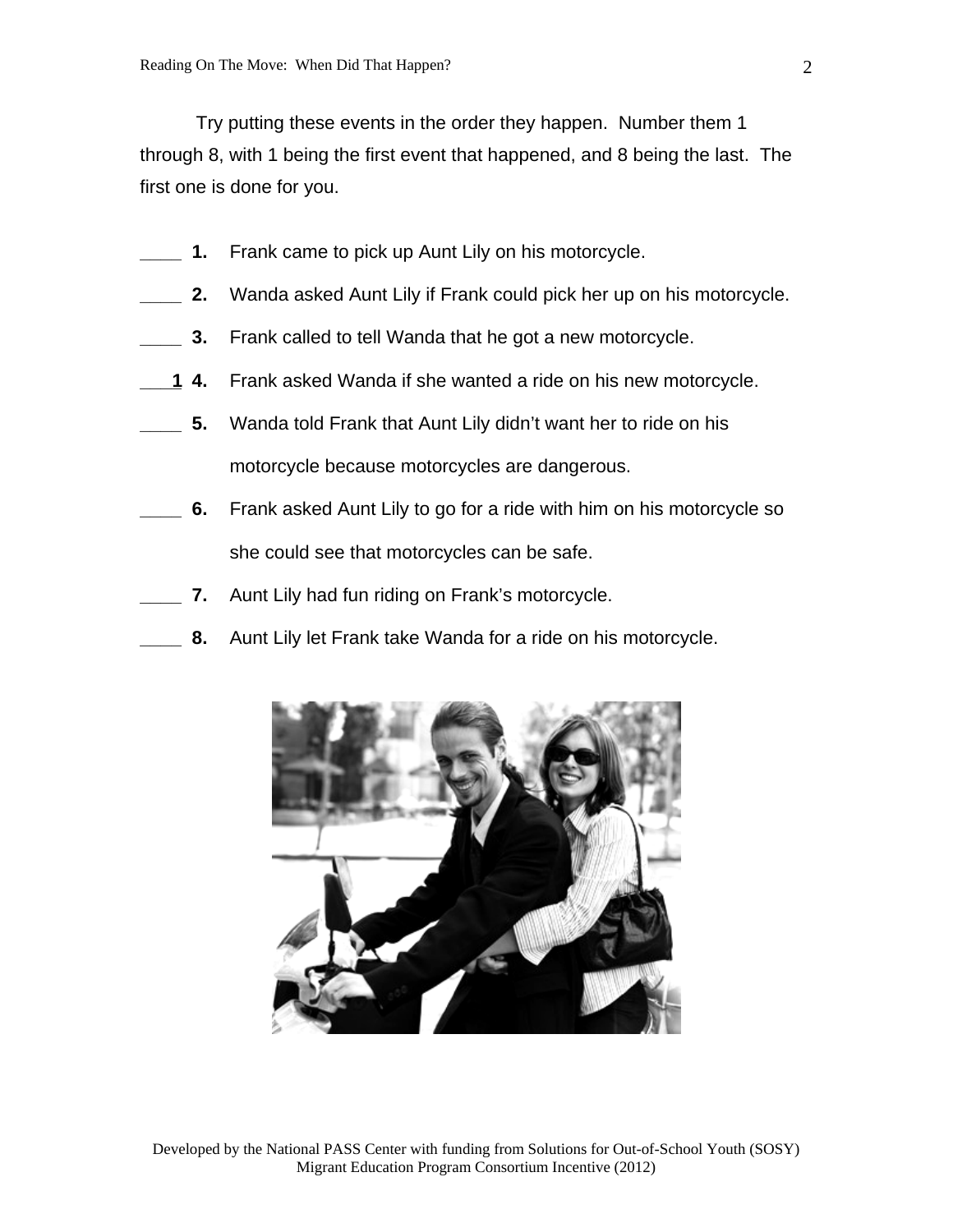Another example is the sequence of events for a work day. The day might go like this:

- *1. Wake up*
- *2. Get washed and dressed*
- *3. Eat breakfast*
- *4. Go to work*
- *5. Come home from work*
- *6. Do house and yard work*
- *7. Eat dinner*
- *8. Watch some TV*
- *9. Go to bed*
- *10. Sleep*

 Some key words that will help you to understand the order in which events take place are: *first, next, before, after, then, finally, last*. Let's put the example above into sentences using some key words.

> *The first thing I do in my day is wake up. Next, I get washed up and dressed. Then I eat breakfast and head to work. After my work day is over, I head home where I do house and yard work. When those chores are done I eat dinner and relax in front of the television. Finally, I head to bed and fall asleep.*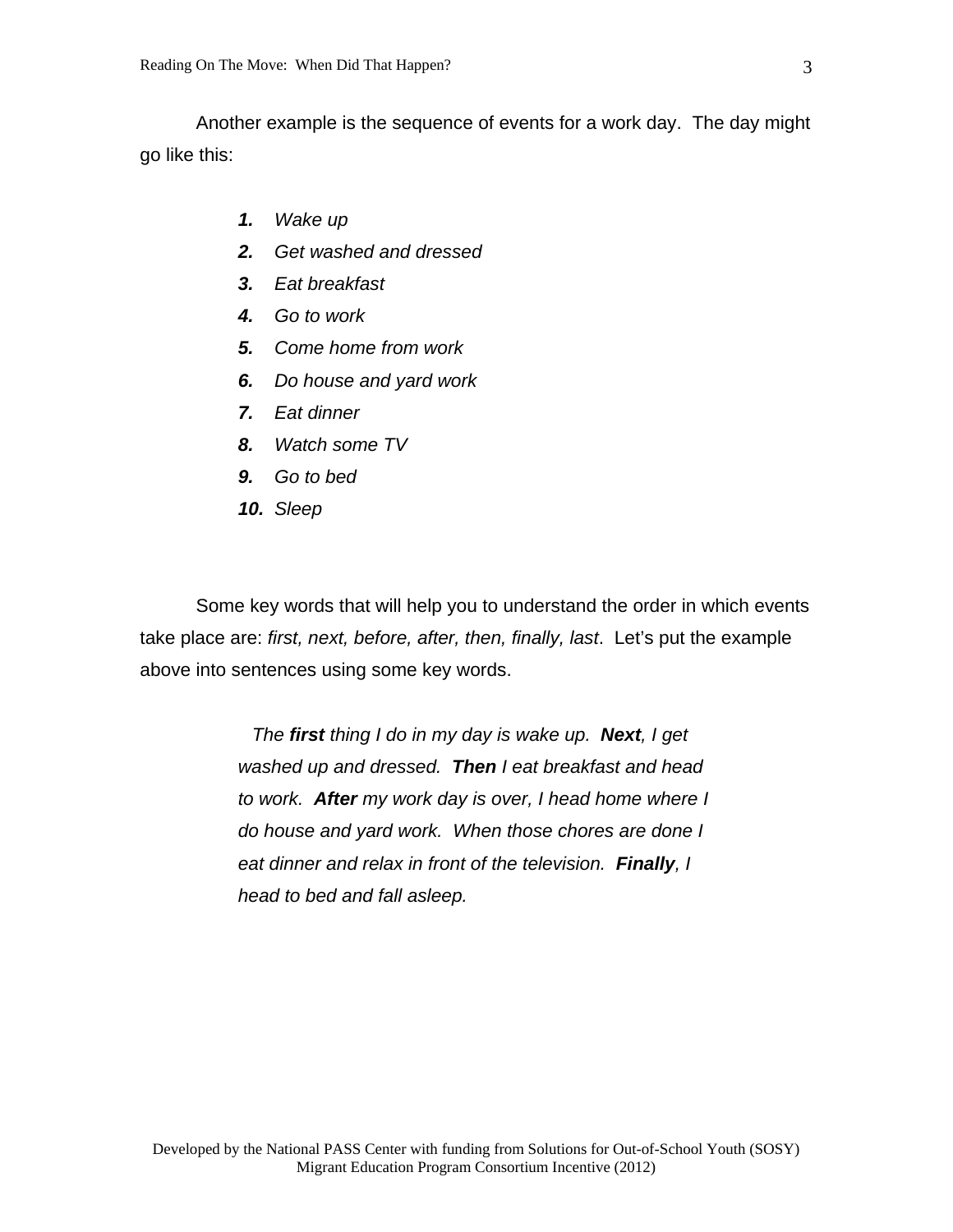Write the sequence of events for your typical day.



Now, write your sequence of events using complete sentences.

Developed by the National PASS Center with funding from Solutions for Out-of-School Youth (SOSY) Migrant Education Program Consortium Incentive (2012)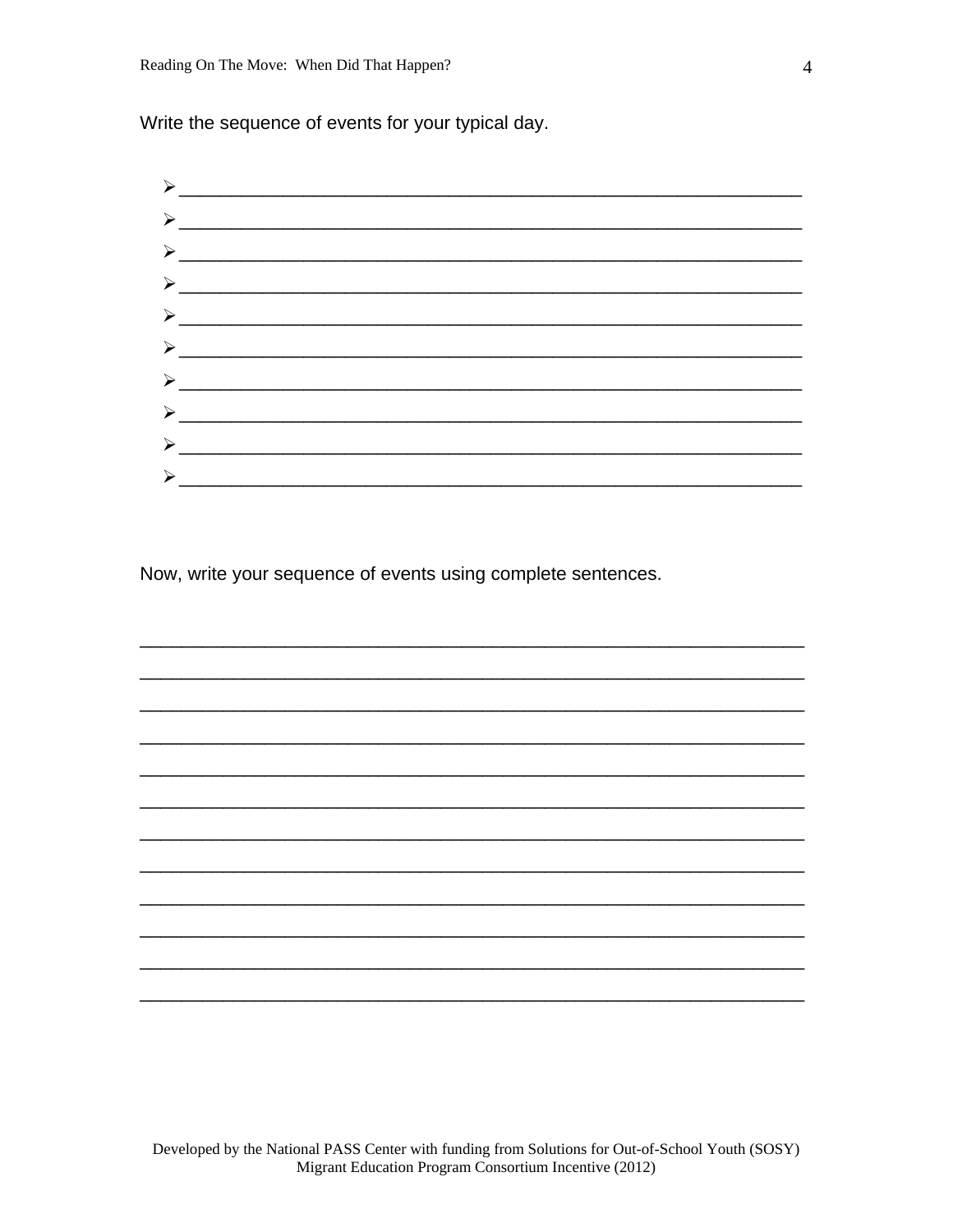When stories are written so that events happen in the order in which they take place, this gives the reader an idea of the time sequence. A perfect example of a written sequence is a list of instructions, such as a recipe. There are certain things that must be done in the right order so the outcome is correct. Some examples of where sequence is used are when writing about history (dates), science (steps in experiments), or even in stories that involve a plot.

 Do not confuse the sentence order of a passage with the sequence order. Often times, the order of the events is not written chronologically, or in the time order they happened.

#### **Example:**

 *Her father tried to get in touch with her for hours. First he tried her cell phone; there was no answer. He called her three more times after waiting a half hour. There was still no answer. Then, he started to get angry. He wondered why she was being so irresponsible. She was late for her appointment; he remembered reminding her about it earlier in the morning. He called Maria, her best friend, to see if she knew where his daughter was. There was no answer at Maria's house. His anger turned to panic. He began to pace around his kitchen. He tried calling her cell phone one last time. She finally answered. "Hi, Dad!" she said cheerfully. "Where have you been?!" he barked angrily, "You missed your appointment!" "Dad, don't you remember? My appointment was changed to tomorrow. I went to the movies with Maria," she said.* 

 As you can see, the events in this story are not all written in the order in which they took place. For example the first line of the story says that the girl's father had tried for hours to get in touch with her. It then goes back in time to describe how he tried to get in touch with her.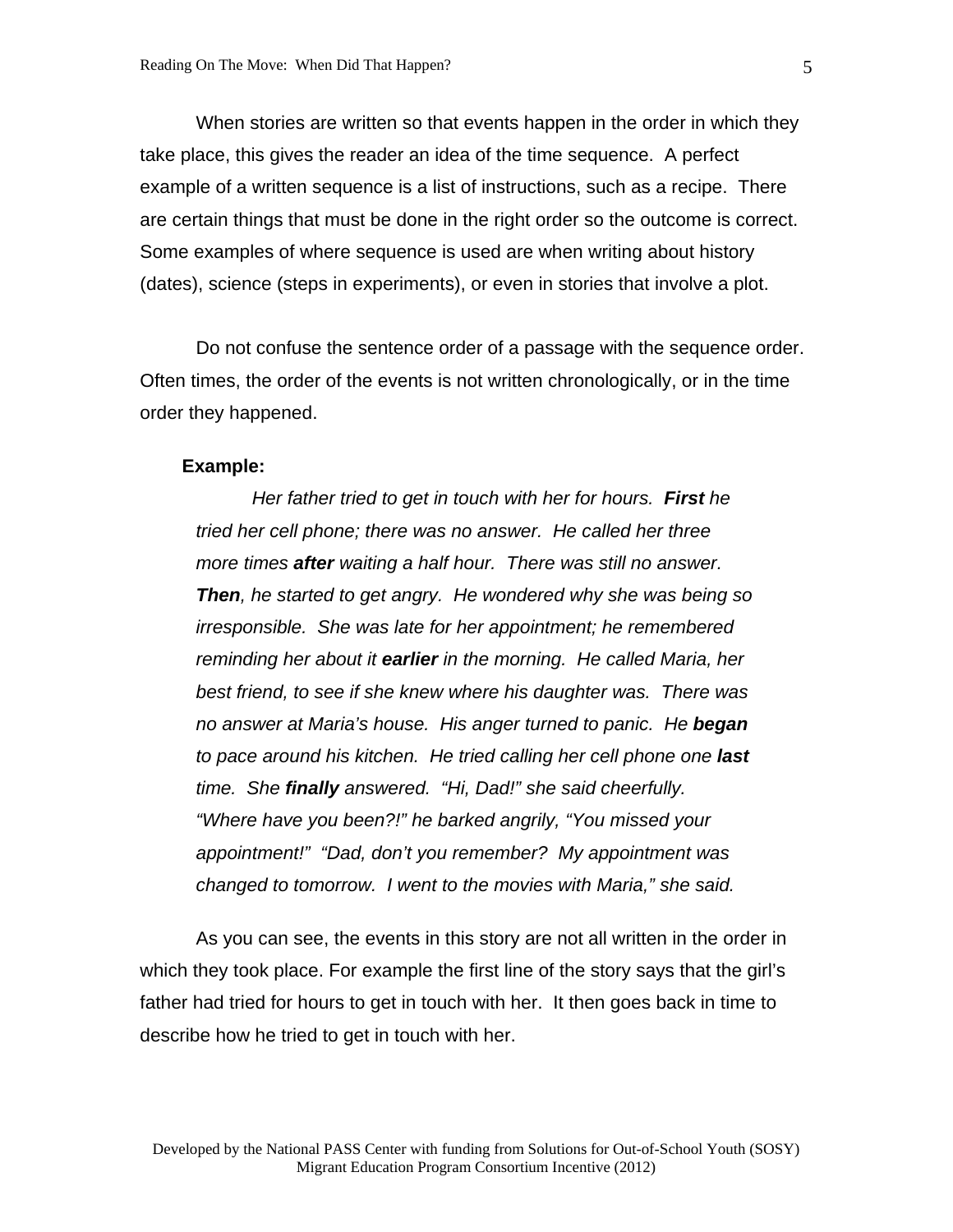Now, you try! Read the story below and see if you can put the events of this story in order. Underline word clues that help you decide the order.

> *Laurel was training for the soccer team for her high school. She knew she needed to be in really good shape. She practiced every day. Before she ran five laps around the soccer field, she stretched her muscles to make sure she didn't get hurt while practicing. She stretched for fifteen minutes. After her warm up, Laurel would do fifty sit-ups and three different exercises with the soccer ball. Finally, she would run two more laps around the soccer field, walk home, shower, and eat a large dinner.*

Place the events in the correct sequence by numbering them 1 through 8, with 1 being the first event and 8 being the last event.

- **9.** She ran around the soccer field five times.
- **10.** She walked home.
- **11.** She walked to the soccer field.
- **\_\_\_\_ 12.** She stretched for fifteen minutes.
- **\_\_\_\_ 13.** She showered.
- **14.** She ate dinner.
- **\_\_\_\_ 15.** She did fifty sit-ups and three different ball exercises.
- **\_\_\_\_ 16.** She ran two laps around the soccer field.
- **17.** What words that you underlined in the passage gave you clues about the sequence of events in this story?

\_\_\_\_\_\_\_\_\_\_\_\_\_\_\_\_\_\_\_\_\_\_\_\_\_\_\_\_\_\_\_\_\_\_\_\_\_\_\_\_\_\_\_\_\_\_\_\_\_\_\_\_\_\_\_\_\_\_\_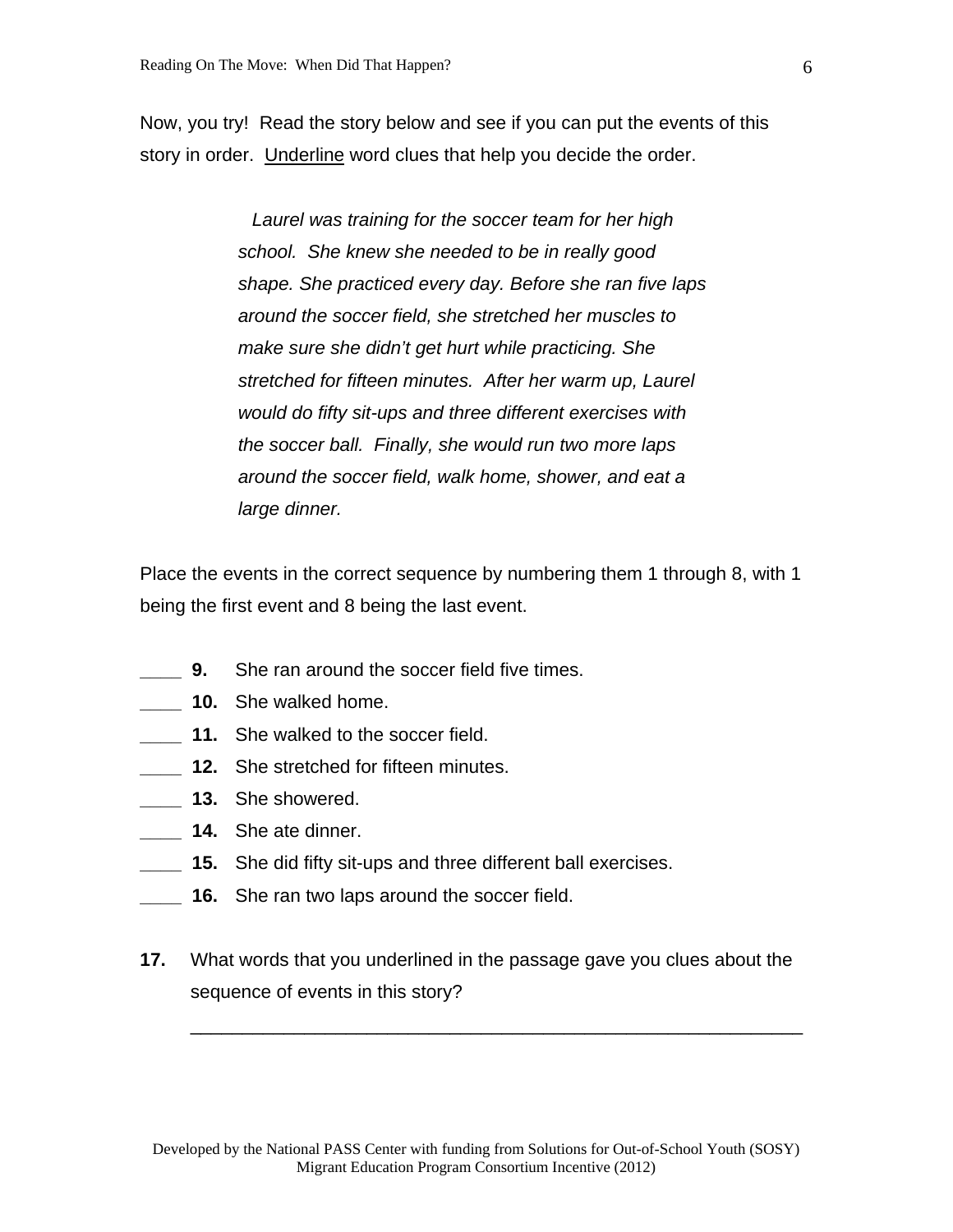As you have just learned, understanding sequence of events of a piece of writing helps you to better understand what you have read. Another way to remember what you have read is to put it in your own words. Two ways to retell what you have read are *summarizing* and *paraphrasing*. Let's explore these skills.

*Summarizing* is telling the main idea of a passage without many supporting details. A summary is much shorter than the original passage. When summarizing, ask yourself questions such as *who, what, when, where,* and *why*.

**Paraphrasing** is telling the main idea with most of the supporting details put in simpler language. Paraphrasing is usually longer than summarizing but not quite as long as the original passage.

Let's look at a sample paragraph:

 *For hundreds of years, Americans have fought for their freedom as citizens of the United States. Many people have bravely led the struggle, and many others continue to lead today. One such person was a man who fought for everyone to have equal chances at jobs, housing, voting, and more. His name was Martin Luther King, Jr., and he was a leader in the Civil Rights Movement.* 

#### *Summary:*

 *Martin Luther King, Jr. was a leader in the Civil Rights Movement where he fought for the freedom of the American citizens.* 

#### *Paraphrase:*

 *Martin Luther King, Jr. was a leader in the Civil Rights Movement. He fought for equal rights for the American people in areas such as jobs, housing, voting and more.*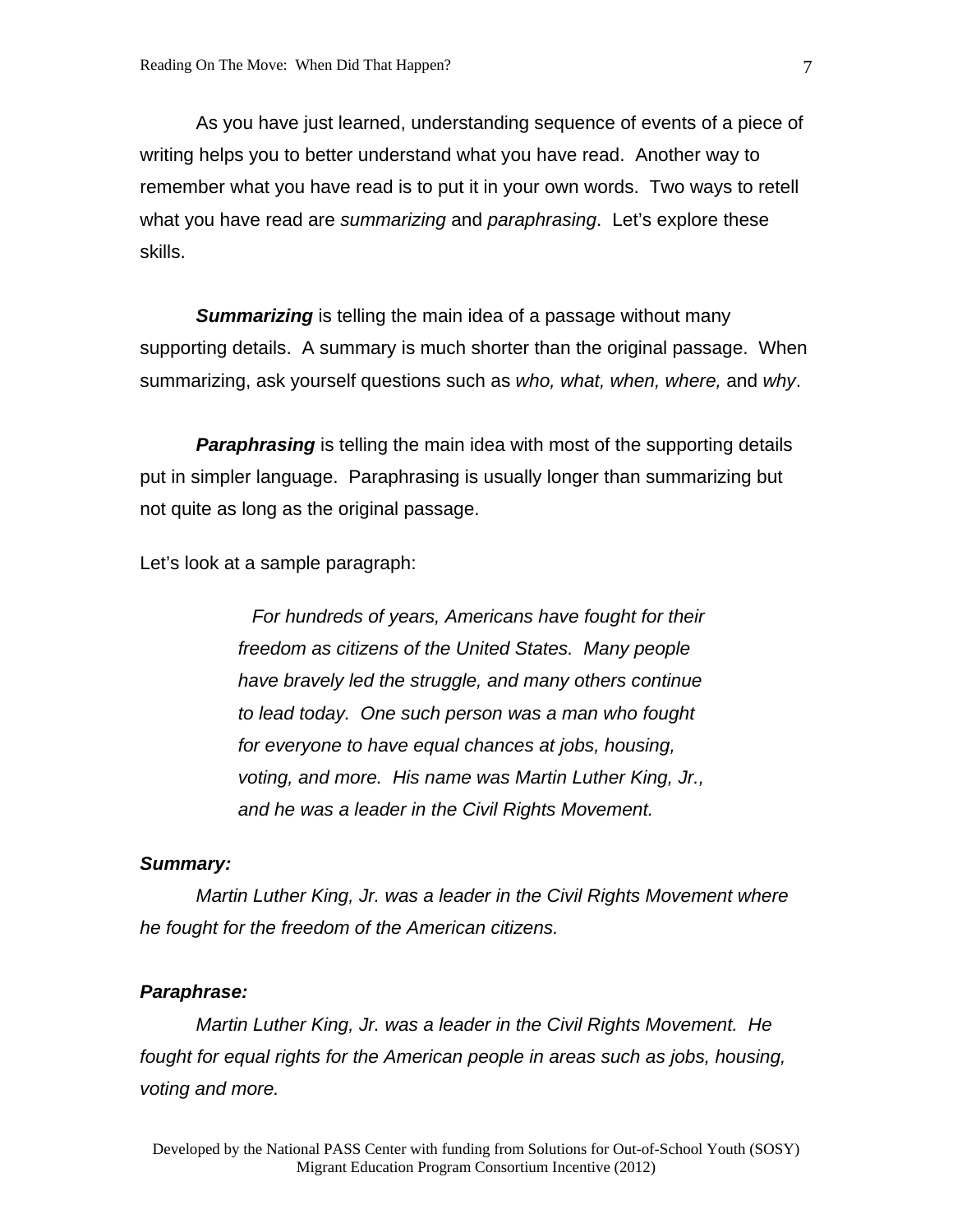Now you try! Read the passage below and summarize and paraphrase what you have read in the space provided.

> *Segregating something is to keep it apart from something else. Segregation kept blacks and whites apart. It kept whites above blacks in the social system.*

 *Under segregation, black students could not go to white schools. They had to go to separate schools for blacks. Blacks had to move to the back of a public bus if a white person wanted to sit in the front. They had to use separate bathrooms in public places. They had to drink from separate water fountains. They could not eat with whites at the same lunch counter. Special laws kept them from voting. Almost everywhere in the South, blacks were kept segregated from whites.* 

*\_\_\_\_\_\_\_\_\_\_\_\_\_\_\_\_\_\_\_\_\_\_\_\_\_\_\_\_\_\_\_\_\_\_\_\_\_\_\_\_\_\_\_\_\_\_\_\_\_\_\_\_\_\_\_\_\_\_\_*

*\_\_\_\_\_\_\_\_\_\_\_\_\_\_\_\_\_\_\_\_\_\_\_\_\_\_\_\_\_\_\_\_\_\_\_\_\_\_\_\_\_\_\_\_\_\_\_\_\_\_\_\_\_\_\_\_\_\_\_*

*\_\_\_\_\_\_\_\_\_\_\_\_\_\_\_\_\_\_\_\_\_\_\_\_\_\_\_\_\_\_\_\_\_\_\_\_\_\_\_\_\_\_\_\_\_\_\_\_\_\_\_\_\_\_\_\_\_\_\_*

*\_\_\_\_\_\_\_\_\_\_\_\_\_\_\_\_\_\_\_\_\_\_\_\_\_\_\_\_\_\_\_\_\_\_\_\_\_\_\_\_\_\_\_\_\_\_\_\_\_\_\_\_\_\_\_\_\_\_\_* 

*\_\_\_\_\_\_\_\_\_\_\_\_\_\_\_\_\_\_\_\_\_\_\_\_\_\_\_\_\_\_\_\_\_\_\_\_\_\_\_\_\_\_\_\_\_\_\_\_\_\_\_\_\_\_\_\_\_\_\_*

*\_\_\_\_\_\_\_\_\_\_\_\_\_\_\_\_\_\_\_\_\_\_\_\_\_\_\_\_\_\_\_\_\_\_\_\_\_\_\_\_\_\_\_\_\_\_\_\_\_\_\_\_\_\_\_\_\_\_\_*

*\_\_\_\_\_\_\_\_\_\_\_\_\_\_\_\_\_\_\_\_\_\_\_\_\_\_\_\_\_\_\_\_\_\_\_\_\_\_\_\_\_\_\_\_\_\_\_\_\_\_\_\_\_\_\_\_\_\_\_*

*\_\_\_\_\_\_\_\_\_\_\_\_\_\_\_\_\_\_\_\_\_\_\_\_\_\_\_\_\_\_\_\_\_\_\_\_\_\_\_\_\_\_\_\_\_\_\_\_\_\_\_\_\_\_\_\_\_\_\_*

*\_\_\_\_\_\_\_\_\_\_\_\_\_\_\_\_\_\_\_\_\_\_\_\_\_\_\_\_\_\_\_\_\_\_\_\_\_\_\_\_\_\_\_\_\_\_\_\_\_\_\_\_\_\_\_\_\_\_\_*

*\_\_\_\_\_\_\_\_\_\_\_\_\_\_\_\_\_\_\_\_\_\_\_\_\_\_\_\_\_\_\_\_\_\_\_\_\_\_\_\_\_\_\_\_\_\_\_\_\_\_\_\_\_\_\_\_\_\_\_* 

**18.** *Summary: \_\_\_\_\_\_\_\_\_\_\_\_\_\_\_\_\_\_\_\_\_\_\_\_\_\_\_\_\_\_\_\_\_\_\_\_\_\_\_\_\_\_\_\_\_\_\_\_\_\_* 

**19.** *Paraphrase: \_\_\_\_\_\_\_\_\_\_\_\_\_\_\_\_\_\_\_\_\_\_\_\_\_\_\_\_\_\_\_\_\_\_\_\_\_\_\_\_\_\_\_\_\_\_\_\_* 

Developed by the National PASS Center with funding from Solutions for Out-of-School Youth (SOSY) Migrant Education Program Consortium Incentive (2012)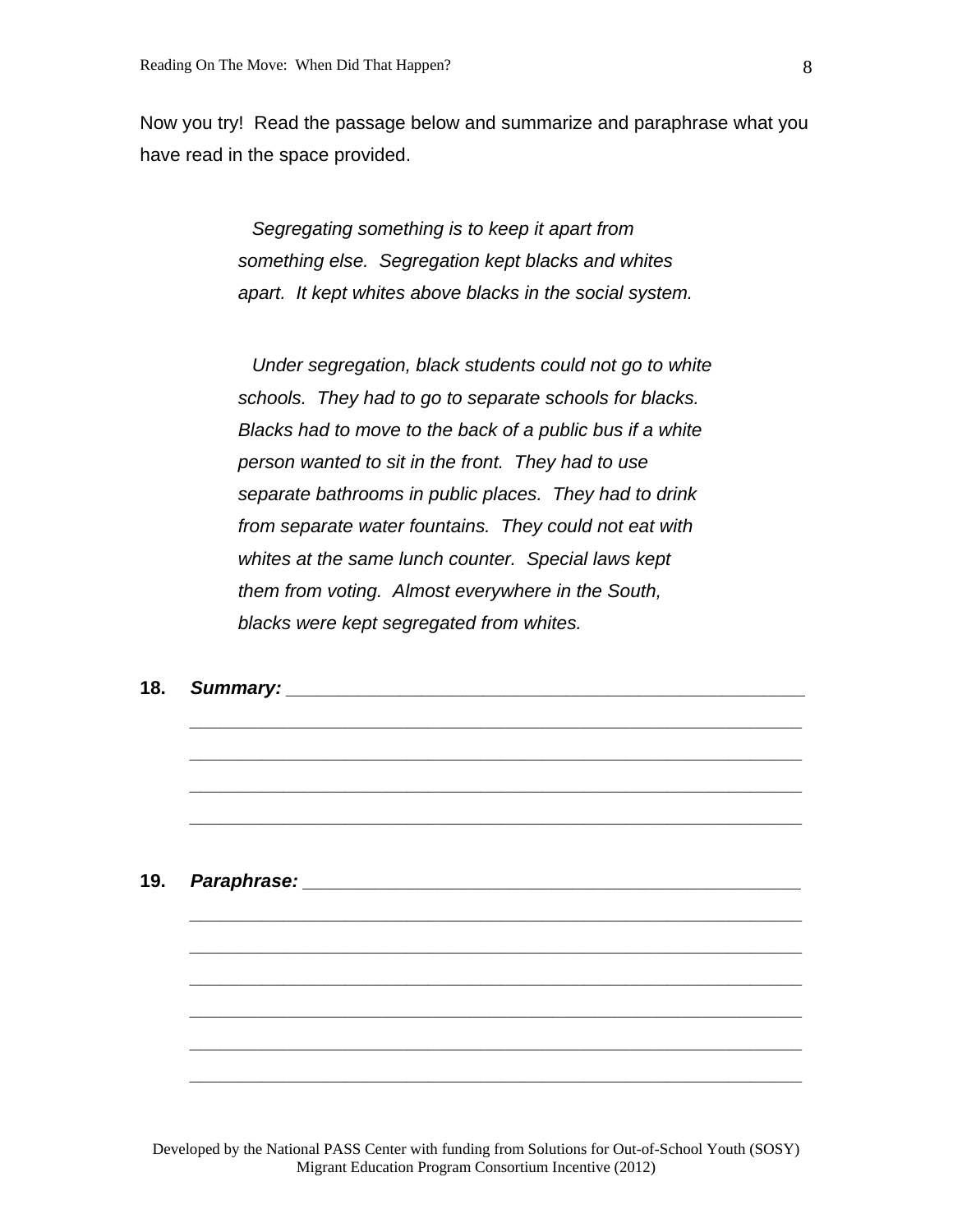Now read the newspaper article on the next page and answer the questions. Use the vocabulary box to help with any unknown words.

| <b>Vocabulary</b><br>word | <b>Definition</b>                                       |
|---------------------------|---------------------------------------------------------|
| permit                    | official certificate of permission                      |
| construction              | the act of building something                           |
| memorial                  | a monument built to remember someone                    |
| creed                     | belief                                                  |
| justice                   | being morally right                                     |
| democracy                 | form of government where the power lies with the people |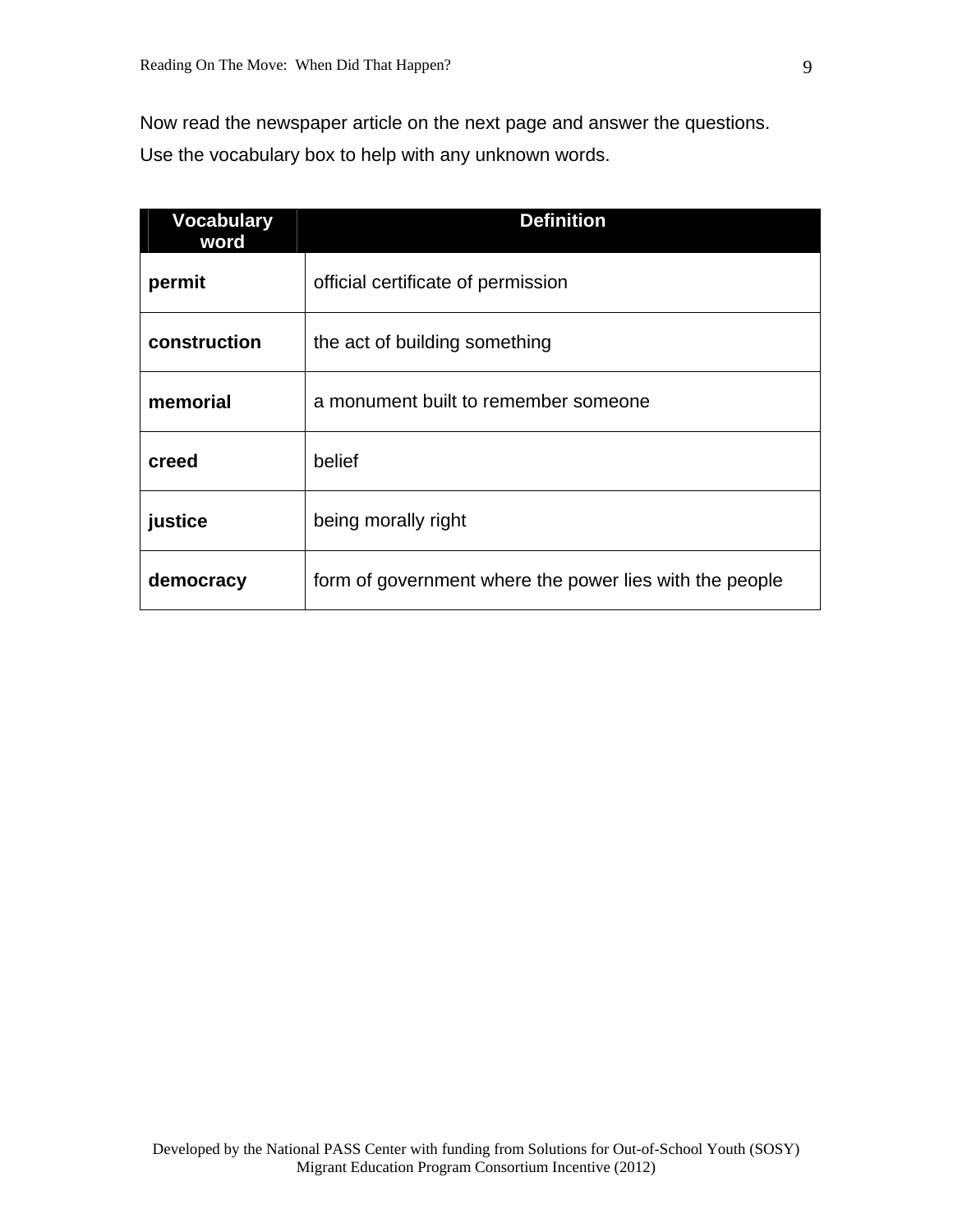## **Dr. King to be Honored with Memorial**

**Completion of memorial of civil rights leader expected in 2011**

A **permit** has been signed by US Secretary of the Interior, Ken Salazar allowing **construction** to begin on a **memorial** honoring civil rights leader, Dr. Martin Luther King, Jr.

Expected to be completed in 2011, the new memorial will sit between the Jefferson and Lincoln memorials on the National Mall in Washington, DC. The location is befitting as the Lincoln memorial is where Dr. Martin Luther King, Jr. gave his famous and inspiring "I Have a Dream" speech in 1963. Salazar thinks that Dr. King was, "one of America's greatest heroes." He highlighted that Dr. King, "inspired America to live up to the meaning of its **creed** of freedom, **justice**, and opportunity for all people," and that the National Mall is a place "fitting

and appropriate to honor Dr. King's extraordinary life and legacy." The memorial to Dr. King will serve as a reminder of his dedication to the idea of equality and the responsibility of the people of the world to practice this idea.

#### **The Stone of Hope**

The memorial will be entitled, *The Stone of Hope*. In the center of the memorial will sit the S*tone of Hope*. Within the stone will be four carvings. One side will have a carving of Dr. King, which will stand 30 feet tall. The other three sides will depict **democracy**, justice, and hope—the themes to which Dr. King dedicated his life. The memorial will sit on 4 acres of land and will include elements of water, stone, and trees.

It is estimated that the memorial will cost about \$114 million to complete. Organizers have raised \$100 million so far and are continuing to raise funds.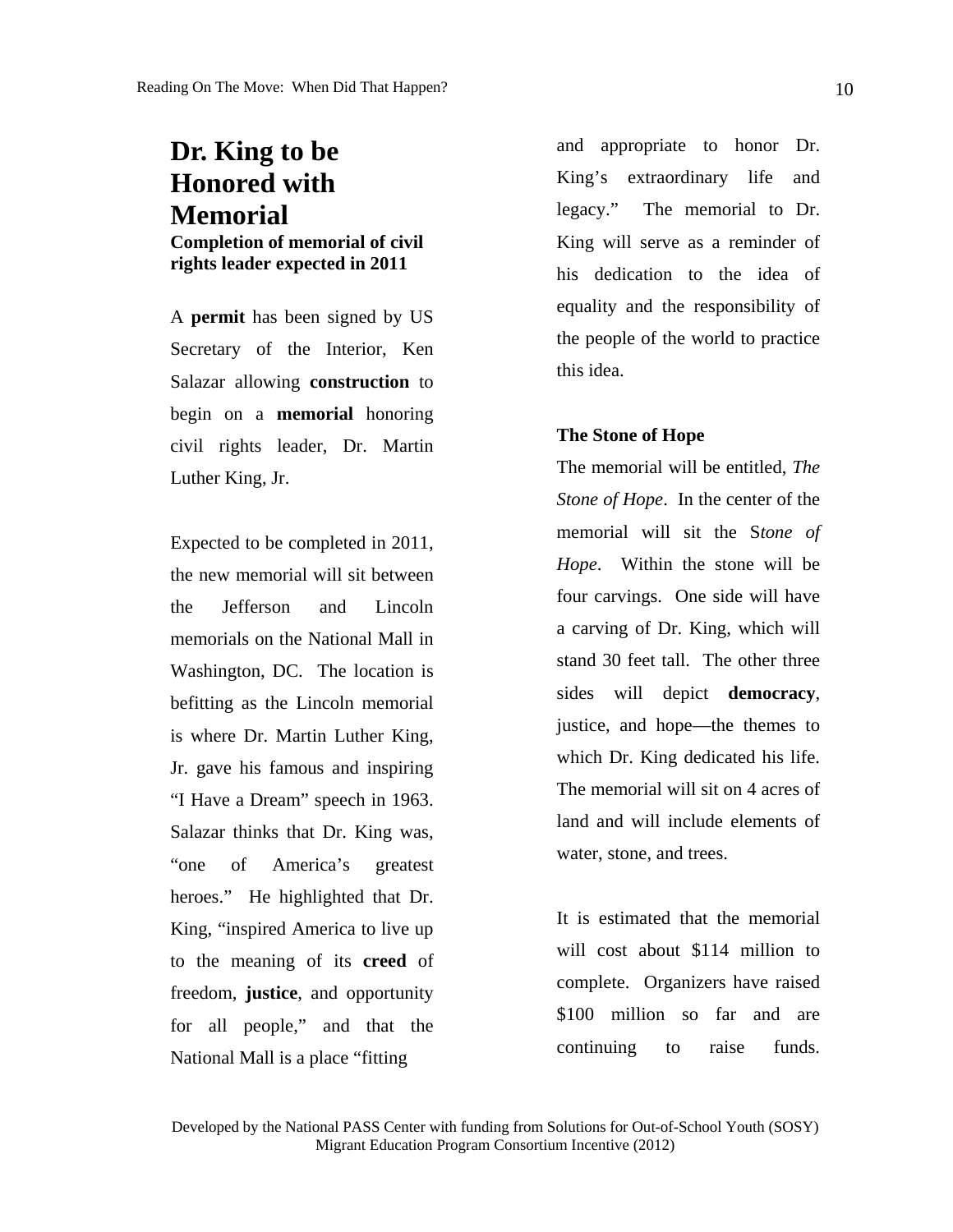| Paraphrase the section of the article entitled "The Stone of Hope." |
|---------------------------------------------------------------------|
|                                                                     |
|                                                                     |
|                                                                     |
|                                                                     |